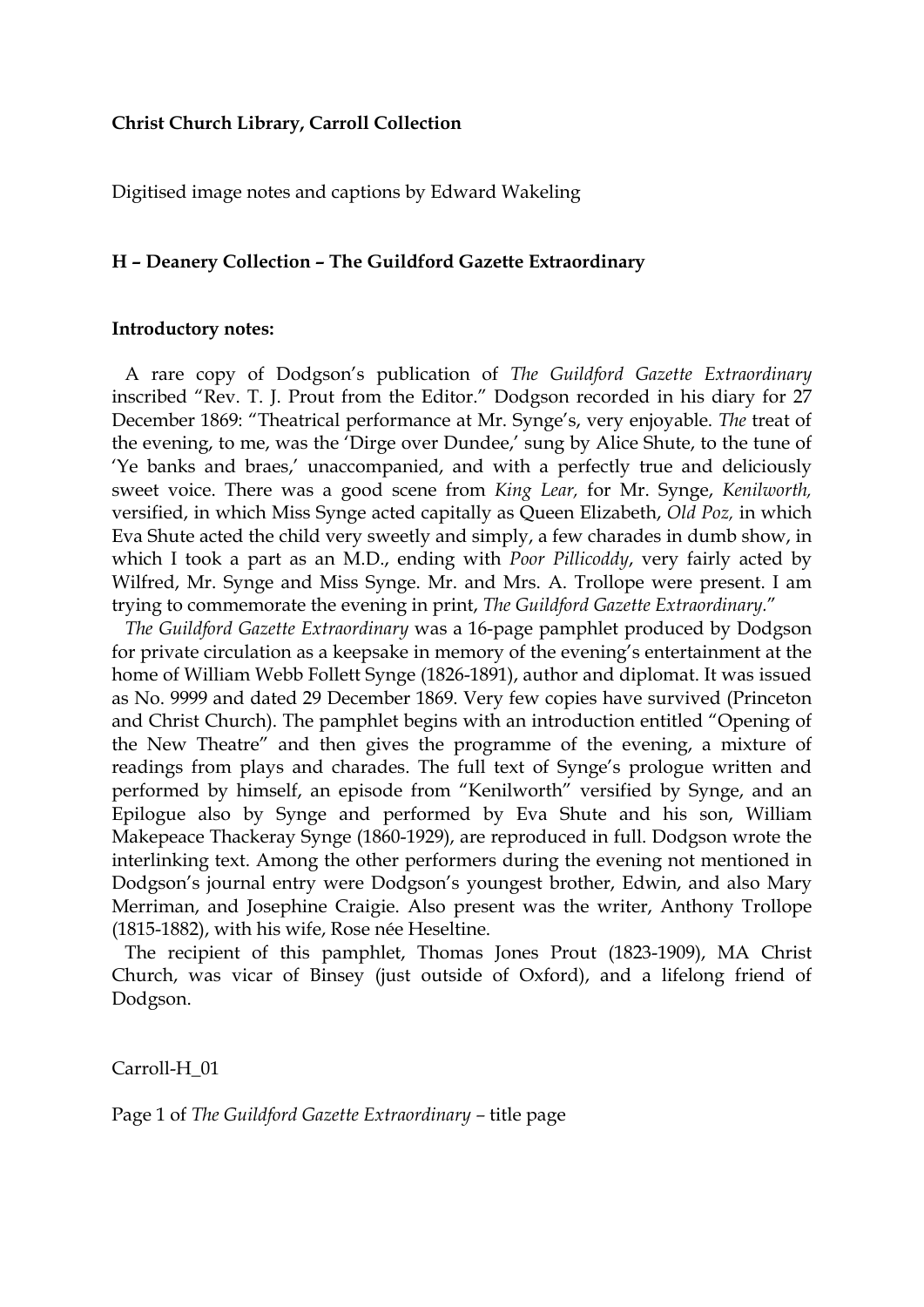# Carroll-H\_02

Page 2 of *The Guildford Gazette Extraordinary* – "Opening of the New Theatre"

### Carroll-H\_03

Page 3 of *The Guildford Gazette Extraordinary* - Programme

# Carroll-H\_04

Page 4 of *The Guildford Gazette Extraordinary* – Programme continued, Charades, and Prologue

# Carroll-H\_05

Page 5 of *The Guildford Gazette Extraordinary* – Prologue continued

# Carroll-H\_06

Page 6 of *The Guildford Gazette Extraordinary* - Kenilworth

#### Carroll-H\_07

Page 7 of *The Guildford Gazette Extraordinary* – Kenilworth continued

#### Carroll-H\_08

Page 8 of *The Guildford Gazette Extraordinary* – Kenilworth continued

#### Carroll-H\_09

Page 9 of *The Guildford Gazette Extraordinary* – Kenilworth continued

#### Carroll-H\_10

Page 10 of *The Guildford Gazette Extraordinary* – Kenilworth continued